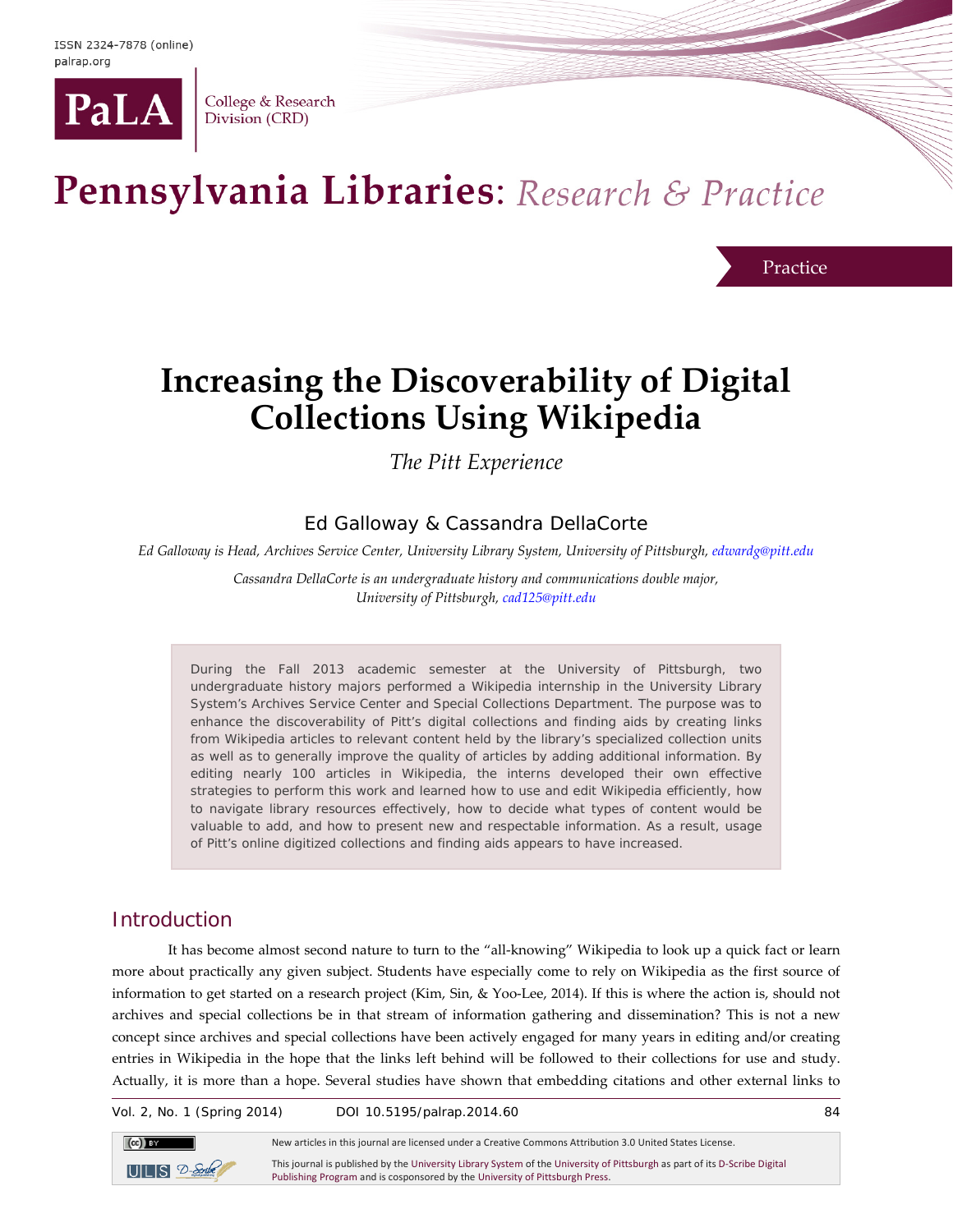primary sources held by a library do in fact increase traffic to those collections (Combs, 2011). So should we not all be *Wikipedians* if that work can result in more usage of our unique materials? In Fall 2013, a small team of archivists and staff in the University of Pittsburgh's University Library System teamed up with two student interns to jump into the Wikipedia stream.

#### About the Archives Service Center and Special Collections Department

The Archives Service Center (ASC) and Special Collections Department (SC) are separate units that reside within the University Library System (ULS) at the University of Pittsburgh (Pitt). The ASC comprises the University Archives and the Archives of Industrial Society. While the University Archives collects content focused on the history and life of the university, collections within the Archives of Industrial Society primarily document the growth of a heavy industrial society and contain the records of organizations, businesses, societies, institutions, and individuals from Pittsburgh from the mid-19th through the 20th centuries. The Special Collections Department is the general designation for rare books, literary and historic manuscripts, and specialized collections. Its manuscript collections include the Archives of Scientific Philosophy, the Ford E. and Harriet R. Curtis Theatre Collection, as well as manuscripts and collections of prominent authors or historical figures.

Together, the ASC and SC have nearly 1,000 finding aids online that describe the archival and manuscript collections held by the ULS. The library has been engaged in the digitization of its primary source material for over a decade, which has resulted in websites such as Historic Pittsburgh [\(digital.library.pitt.edu/pittsburgh\)](http://digital.library.pitt.edu/pittsburgh), Documenting Pitt [\(documenting.pitt.edu\)](http://documenting.pitt.edu/), Darlington Digital Library [\(darlington.library.pitt.edu\)](http://darlington.library.pitt.edu/), and many others. To date, the library has digitized over 100,000 unique items, which represent 1.6 million images.

#### **Background**

One of the goals of the ULS in Fiscal Year 2013 was to enhance the discoverability of its digital collections. As owner of this goal, the head of the ASC (Galloway) employed a number of strategies to address it, such as publishing LibGuides that describe ULS digital collections as well as creating a presence on Facebook for the ASC and, more recently, Tumblr. In the course of reviewing and analyzing usage statistics of ULS digital collections over the last two years, Galloway learned that much of the traffic volume came to ULS sites from Wikipedia. While he had known this with anecdotal evidence, now he had concrete data proving as much. He found that Wikipedia was the sixth largest provider of traffic to ULS digital collection sites (only the ULS's own collection of servers referred more traffic), and for the ULS Audubon website [\(audubon.pitt.edu\)](http://audubon.pitt.edu/), it was the top referrer. Clearly, the ULS should be working to increase this traffic as a method of enhancing the discoverability of its digital collections.

#### Environmental Scan

Wikipedia, of course, is not the new kid on the block, having been in formal existence since January 2001. It now contains 30 million articles in 287 languages and represents the sixth most trafficked website in the world ("Wikipedia: About," 2014). Adding content to Wikipedia from the Galleries, Libraries, Archives, and Museums (GLAM) community is also not something new. In fact, some GLAMs have invited Wikipedians (i.e., persons who write and edit the pages for Wikipedia) to be a resident with them for a period of time in order to strengthen the GLAM community's presence in Wikipedia. The literature reflects that in 2007 the University of Washington (UW) Libraries were one of the first to purposely edit Wikipedia articles to increase traffic when they added links from Wikipedia to their digital collections (Lally & Dunford, 2007). Back in 2006, Lally noticed an increase in traffic from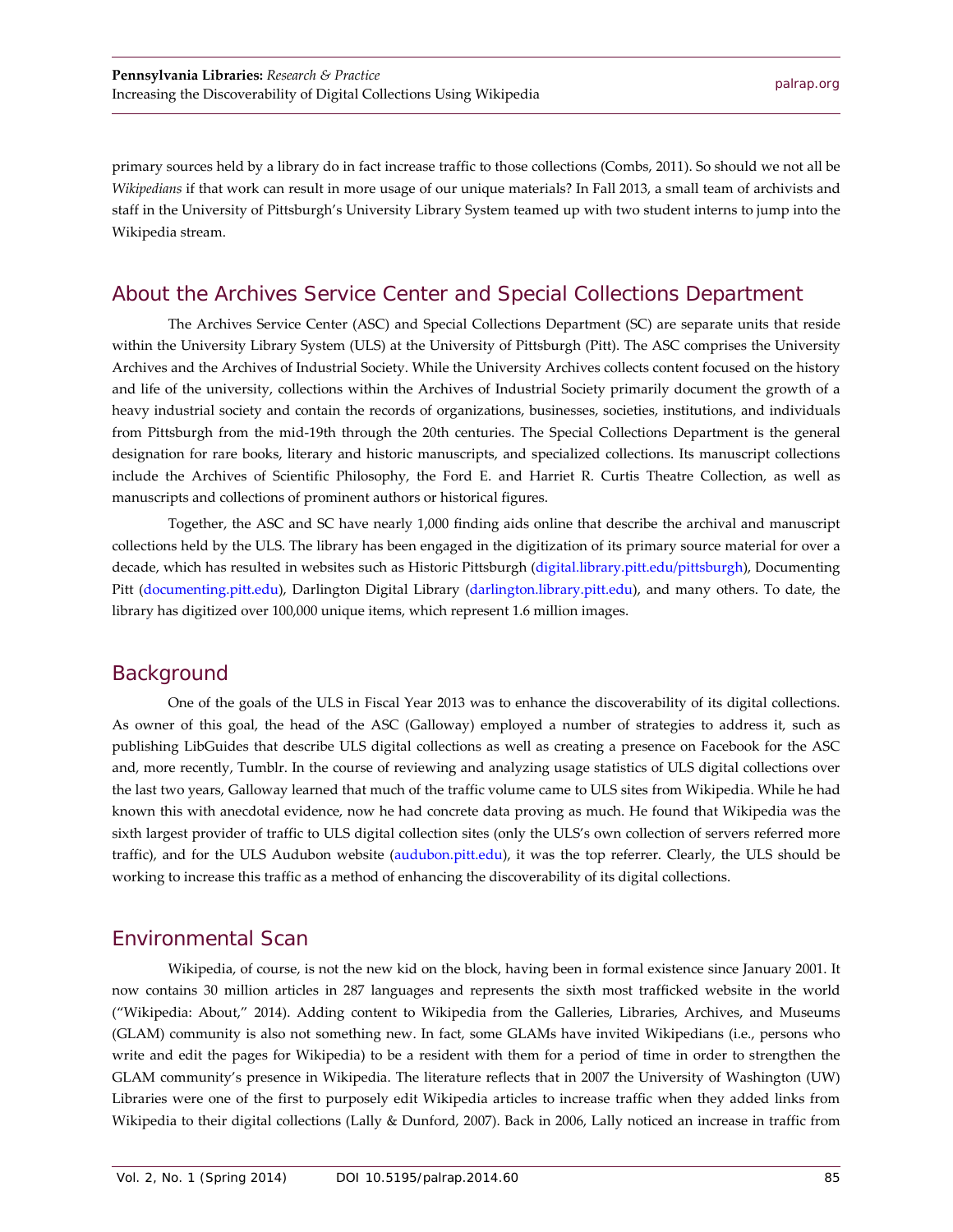Wikipedia to UW sites and wondered if "adding links from Wikipedia into related areas of our digital collections might be an effective method to integrate our digital collections more fully into the information 'flow' of researchers" (Lally, 2009, Implementation of Wikis, para. 1). The UW librarians began with an analysis of subject strengths found in their digital collections and then searched Wikipedia for relevant articles, in which they subsequently added links to their content. As newcomers, the librarians did not register an account with Wikipedia, so all of their edits were done anonymously. As a result of their work, they reported a steady increase in traffic from Wikipedia to their digital collections over a year-long period. Students purportedly edited the entries but the article supplied no information about who they were, how many were involved, or what they learned (Lally, 2009).

In 2008, librarians at Wake Forest University described their effort to edit Wikipedia, while arguing that librarians should be involved in Wikipedia since the online encyclopedia is viewed by some as an unreliable source if it can be edited by anyone. They contend that librarians should be involved as content contributors in order to "assist with the creation and maintenance of a more scholarly environment" (Pressley & McCallum, 2008, Why Librarians Should Contribute, para. 3). They began by establishing a generic Wake Forest user account and wrote two new articles, but they quickly ran into trouble when their account was blocked and the new pages they created were no longer available. As they soon learned, Wikipedia editors frown on self-promotion by an institution and will only allow users to create individual identities to edit. Editing as "Wake Forest" threw up red flags about their intentions. Pressley & McCallum's article provided very helpful tips on abiding by the proper editing rules and understanding Wikipedia culture, including a discussion on how to properly edit.

Belden (2008), a librarian at the University of North Texas (UNT), described her experience with trying to harness the power of social networks by increasing usage of UNT's online Portal to Texas History by placing external links to site content from relevant Wikipedia articles. She discussed various strategies to attract potential users to their digital collections and how the ease of use and growing consensus regarding the reliability of Wikipedia made it an obvious choice. She indicated that students and faculty are increasingly mining Wikipedia for the purposes of discovering good references and external links for historical topics of interest. UNT staff edited over 700 articles, which soon accounted for 48% of referring traffic from Wikipedia to their digital collections (Belden, 2008, p. 104).

Work done by the Special Collections Research Center at Syracuse University and reported in 2008 by Combs (2011) was especially helpful to the project team as it embarked on this project. Syracuse's Special Collections Research Center closely resembles the environment at Pitt in terms of institution size, collection size, and user composition. The ULS project team hoped that its results would mirror those observed at Syracuse and lead to a dramatic increase in traffic from Wikipedia to its online finding aids. Likewise, a similar effort was made by the Archives and Special Collections at Ball State University in 2010. The aim was to "increase[e] the visibility of digital assets in [its] Digital Media Repository," specifically the Hague Sheet Music collection (Szajewski, 2013, Background, para. 1). Ball State's work also showed a remarkable increase in page views, results the ULS project team hoped to replicate.

In 2012, librarians wrote about how they were trying to utilize Wikipedia to increase the discoverability of the digitized library resources held within the University of Houston (UH) Digital Library (Elder, Westbrook, & Reilly, 2012). Digital Services staff started promoting their digital collections in 2010 via Flickr, Facebook and Twitter, but soon turned their attention to Wikipedia, spurred on by the success of the University of Washington Libraries. Rather than edit articles, however, the staff at the University of Houston were primarily interested in contributing visual images to Wikipedia to accompany already existing articles. With the help of information science interns, Digital Services staff started by matching their digital collections and images published in the UH Digital Library with existing Wikipedia articles. In order to do this, the staff had to first upload images to Wikimedia Commons (an online repository of free-use media files) where the images can then be used to accompany Wikipedia articles. The authors discussed the procedures and workflow to accomplish this, noting several of the problems they encountered,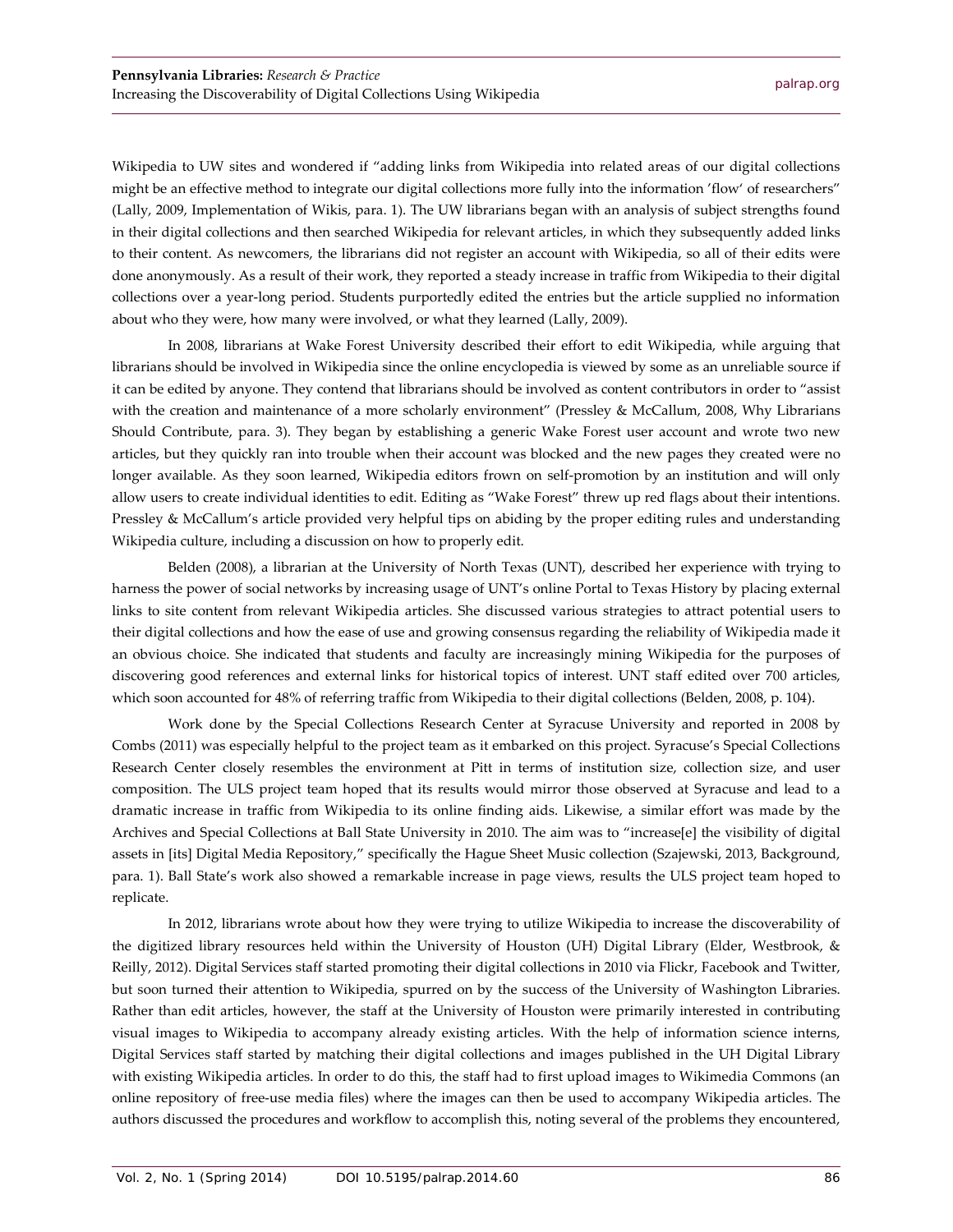such as confronting Wikipedia's non-advertising policy, using correct syntax, assigning proper Creative Commons licenses, and learning how to assign proper categorization terms. Elder et al. (2012) also indicated that the help they received from other editors was invaluable. Usage statistics soon indicated that Wikimedia Commons became the number one referring site to the University of Houston Digital Library collections (Elder et al., 2012, p. 44); part of this was the added bonus of having other Wikipedia editors select UH digital images in Wikimedia Commons for other articles. UH Digital Services staff decided to formalize the project and planned to create a set of easy-to-follow instructions and policies as part of their ongoing Wikipedia program.

#### Initial Steps and Usage Statistics

As Galloway considered the path to take, he started by offering an internship during the Spring 2013 semester to a graduate student in the School of Information Sciences at Pitt with a concentration in reference services. The student also had an interest in and experience with editing Wikipedia and agreed to create a guidebook to help the ULS get started. Up until that point, staff in both units had not purposely edited and/or created Wikipedia articles with an eye towards sending users to ULS digital collections or finding aids, so the hundred or so articles in Wikipedia that contained outbound links or citations to ULS content were not done by ASC or SC staff. Therefore, designing a manual to guide staff through the process was the first step.

At the same time, using Google Analytics, Galloway conducted an examination of the many Wikipedia articles pointing to ULS digitized content so that staff knew which articles contained links and how often they were followed in any given month. This exercise was important in not only discovering what articles currently contained references to ULS collections, but equally important in knowing what was not there. In other words, knowing the collections' strengths, what avenues to the collections might be expected but were not evident? This twofold strategy would enable staff or future students to know which existing articles to edit (i.e., fact check, enhance readability, improve content), and also inform what potential new articles could be created.

Analyzing the usage statistics of the ULS digital collections surprised Galloway in many ways. As of April 2013, Galloway learned that 298 distinct articles in Wikipedia drove traffic to ULS servers. The most referred page from Wikipedia was the John James Audubon article; the one on *The Birds of America* was a close second. Wondering why? The University of Pittsburgh owns one of only 120 known complete sets of Audubon's famous prints of North American birds. Furthermore, the ULS digitized all 435 double elephant folio plates and made them accessible online with a high-resolution magnification tool. As a result, the site itself is the ULS's single most heavily trafficked site. Other Wikipedia articles that drove traffic to ULS digital collections revolve around the steel and railroad industries, such as the Jones & Laughlin Steel Company or Pittsburgh Railways Company.

Galloway learned that traffic from Wikipedia was responsible for a large part of the digital collection use. Out of over 1,600 referrers to content in Historic Pittsburgh, Wikipedia ranked in sixth place with three ULS referring servers, Facebook, and mobile Facebook being ahead. Within the Darlington Digital Collection, Wikipedia was the top referrer. Similarly, the Documenting Pitt website received the fourth highest referring traffic from Wikipedia entries (only ULS referring servers were ahead).

#### Student Engagement

In determining the next steps to take, Galloway knew from the literature that some university faculty assigned their students to work inside Wikipedia. One study looked at how students responded to the challenge of writing for a Wikipedia audience as opposed to one person, such as their instructor (Roth, Davis, & Carver, 2013). Although a larger audience can certainly be intimidating, students performed better and took the assignments more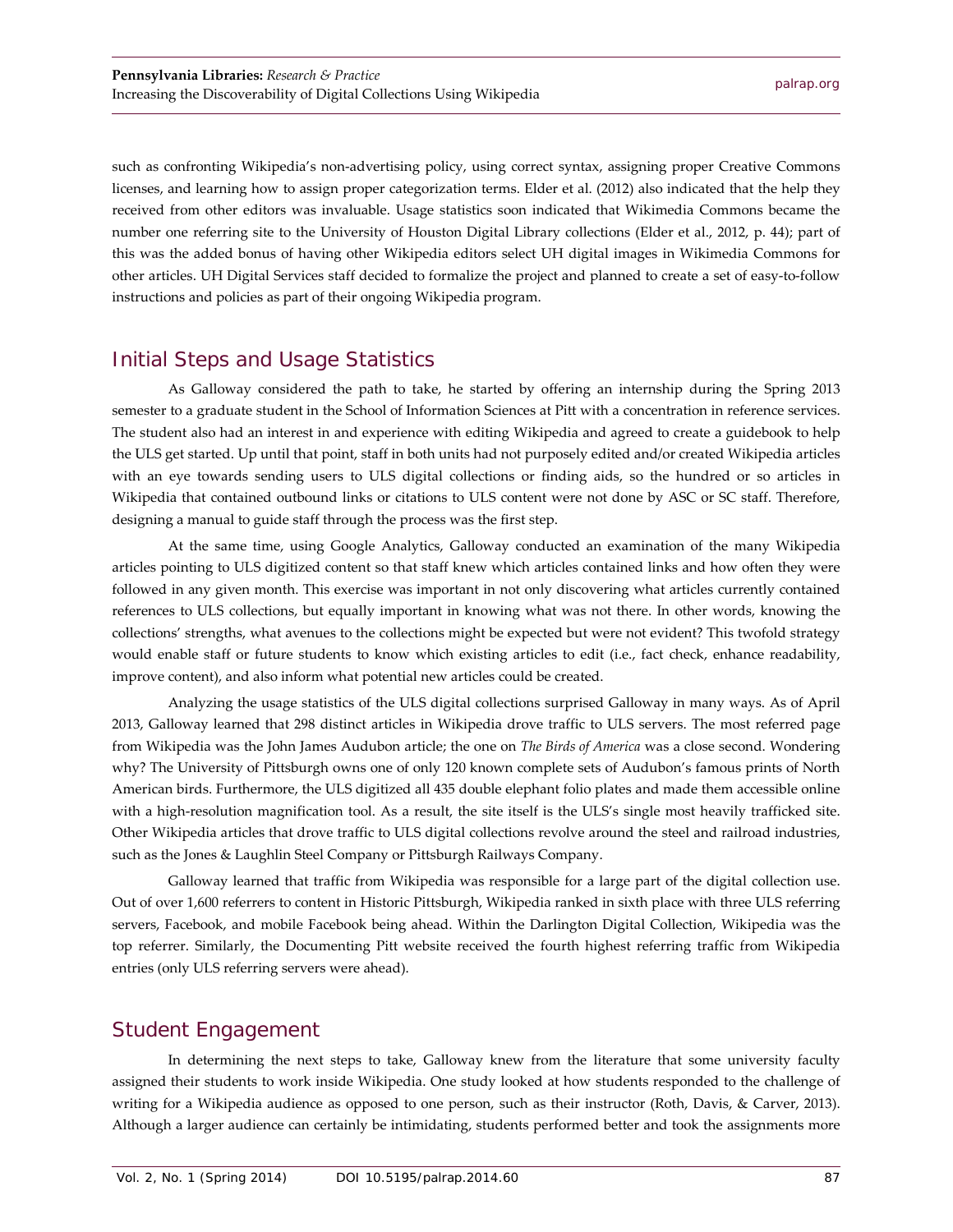seriously when writing for such an audience than when writing only for an instructor. This knowledge gave Galloway encouragement that Pitt students would behave likewise. Another article by Tsipursky (2013) introduced *class-sourcing* as a similar means for engaging students in their writing assignments. In class-sourcing, teachers give assignments in which students make publicly accessible online digital artifacts (e.g., wikis, websites, blogs, videos, etc.) that they create (Tsipursky, 2013, para. 2). Making students' work public (e.g., in Wikipedia) makes a difference in their level of participation and quality of work. In yet another example, a retired faculty member, who initially authored the Wikipedia article on the War of 1812, challenged his readers to "turn undergraduates into editors" to combat the slow decline of Wikipedia editors (Jensen, 2012, p. 9). In fact, the Wikimedia Foundation, the nonprofit that runs Wikipedia, set up its education program to attract university students as new editors.

With this strategy in mind, in late spring 2013, Galloway reached out to the Department of History at Pitt, where the ULS already had a successful track record of offering internships to undergraduate history major students who worked primarily on processing physical collections to prepare them for research use. This time, however, he invited students to apply to an internship dedicated to working with Wikipedia alone. Two students accepted for the Fall 2013 semester were each obligated to work 150 hours. One was placed at the Archives Service Center and the other within the Special Collections Department.

Galloway then formed the Wikipedia project team, which met regularly over the summer in preparation for the work ahead. In doing so, the team made a fortuitous connection to a local Wikipedian. A team member joined Wikipedia's Pittsburgh Group and reached out for advice. This led the team to Sage Ross, who is employed by the Wikimedia Foundation and responsible for the online training modules associated with Wikipedia's Education Program ("Wikipedia: Training," 2013). Ross introduced these resources and sponsored the course the project team established ("Wikipedia: Courses," 2014). The project team became the instructors for the course while the two students were the class. Learning about and using the Education Program became an ideal way of working within Wikipedia because it gave legitimacy to what the project team was doing. The team presumed, and Ross confirmed, that other Wikipedia editors would be less likely to prevent the project team's work from being published since it was part of a Wikipedia course. Also, working within the course environment allowed the students to work in the *sandbox* (an area in Wikipedia where new content is drafted before it is posted as an independent article), another avenue favorable for attaining legitimacy.

#### The Pitt Experience

As stated earlier, two students were offered internships: Cassandra DellaCorte in the Archives Service Center and Ariel Hammel in Special Collections. DellaCorte is a sophomore history and communication double major and Hammel is a senior history and anthropology double major, both in the Dietrich School of Arts and Sciences at the University of Pittsburgh. Each reported to a member of the respective departments. DellaCorte and Hammel both enrolled in the ULS course in Wikipedia, identifying themselves as Pitt students who were serving as interns within the ULS and would be specifically editing articles about Pittsburgh and Western Pennsylvania history.

While the project team placed a high value on asking the students to add citations and external links in Wikipedia to ULS online finding aids and digitized content, the team also had a few subsidiary goals. One was to meet Wikipedia's mission to improve the quality of the articles by adding content where necessary and substantially editing an article if called for. In order to sustain the work going forward, the team wanted to learn how to do this the right way by becoming good Wikipedia citizens. There are certainly methods to do this, which the students learned along the way. The other goal was to provide the students with an opportunity to write for a global audience. The Wikipedia experience enhanced their research and writing skills and exposed them to the world of primary source collections. They became adept at searching collections, finding aids, and other library resources.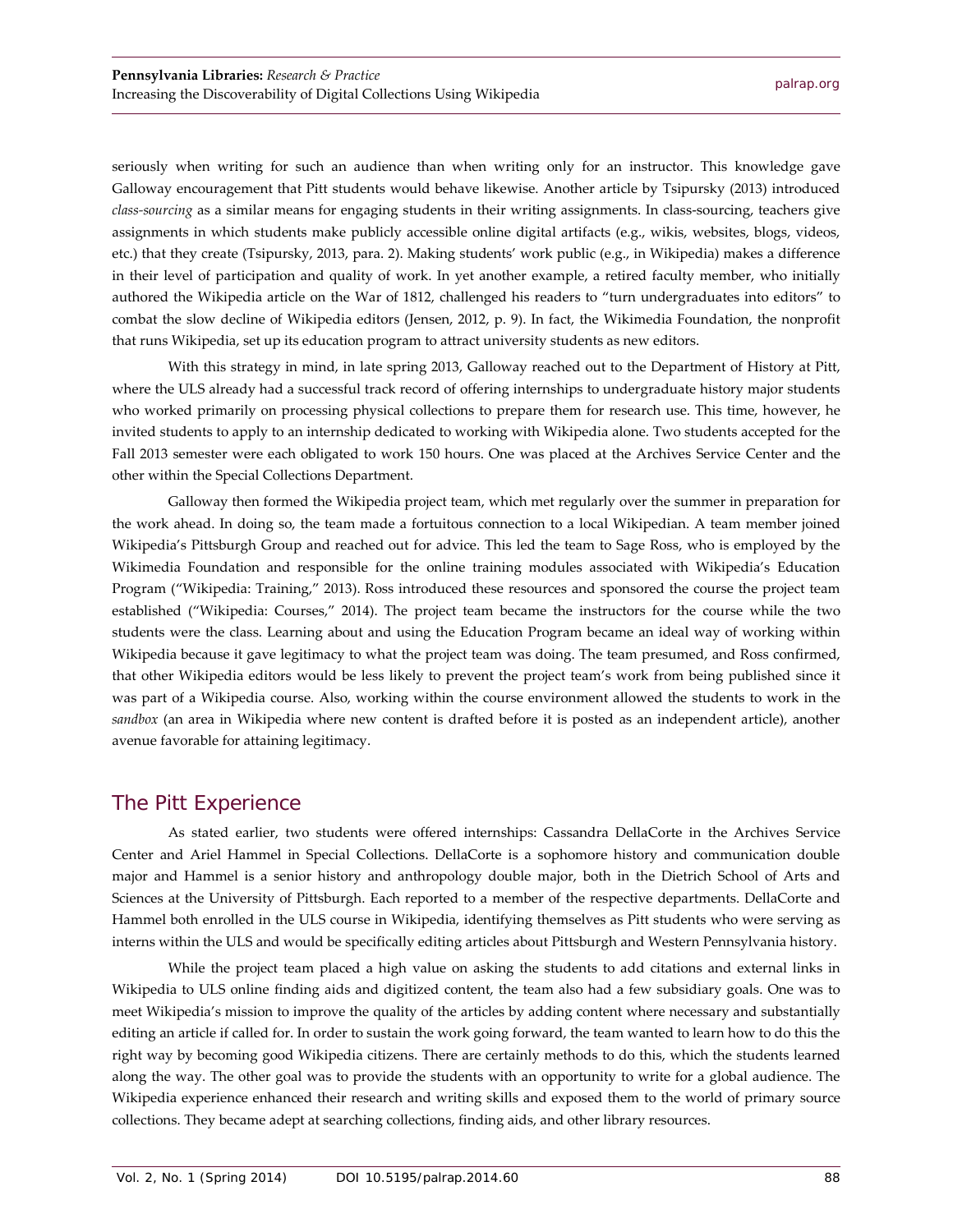The project team met several times throughout the semester, but essentially the students worked independently and developed their own practices for editing articles. With this autonomy came a high level of responsibility and trust. The supervisors simply could not review each and every edit made by the students, so they were left to make most judgments for themselves. That is not to say the supervisors were not paying attention or were not available for consultation and feedback. Supervisors often met with the students to discuss articles they were working on, if they were having difficulty finding sources, and any other issues. The students were also encouraged to use the course sandbox when working on any given article. Using Wikipedia's course system helped the students work in standard ways that are consistent with Wikipedia's rules and norms and helped them get started productively without as many of the typical missteps of newcomers.

During the course of the semester, DellaCorte edited 70 existing articles in Wikipedia, and Hammel edited 27 articles. This is not to say that Hammel did less work, because her edits differed dramatically in substance and content from DellaCorte's. Although DellaCorte performed mostly smaller edits, adding just a few facts and a source in most cases, Hammel created new articles and did mostly major overhauls of entries. Nonetheless, the students' goals were twofold: to increase the web presence of ULS materials and to improve the content of Wikipedia. In order to do this, they needed to learn how to

- 1. Use and edit Wikipedia efficiently.
- 2. Navigate ULS sources effectively.
- 3. Decide what types of content would be valuable.
- 4. Present new, valued information.

In a Wikipedia entry, the goal is to clearly present as much necessary information as possible. Although some topics have articles composed of thousands of words, others are completely covered with just a brief explanation. Unlike a class paper, a Wikipedia entry has no thesis, few transition phrases, and no conclusion. In order to write a successful paper, a student needs to apply only the expectations of their instructor and the conventions of the language, whereas a successful Wikipedia article might be much more elusive.

Wikipedia operates on consensus, just like language conventions, albeit Wikipedia conventions are more open to alterations than the accepted rules of English, for example. However, this consensus applies to all content added. While a student writing a paper need only please a teaching assistant or instructor, a Wikipedia editor must pacify every other editor interested in that entry. Another editor can object to any aspect of new content, from the facts and citations to formatting and word choice. On Wikipedia, a community of thousands figuratively grades the work of a student contributor. It may seem very difficult to add content to Wikipedia without someone else finding it objectionable and removing it, but the closer one adheres to the rules of Wikipedia, the more likely the content will stay. Hammel did run into some difficulty with a particularly aggressive editor but worked through the issues and concerns by using the Talk page (a page on every article where contributors can exchange comments with one another and try to reach consensus before edits are made to the specific article).

Moreover, there are myriad rules to follow, but many of them are more guidelines than laws, and even more are very specific to certain cases. The main rules that applied directly to the ULS Wikipedia project were the policies concerning notability and original research. Students writing content for Wikipedia cannot add their own analysis without violating Wikipedia's No Original Research policy, summarized as follows:

Wikipedia does not publish original thought: all material in Wikipedia must be attributable to a reliable, published source. Articles may not contain any new analysis or synthesis of published material that serves to advance a position not clearly advanced by the sources themselves ("Wikipedia: No Original Research," 2014).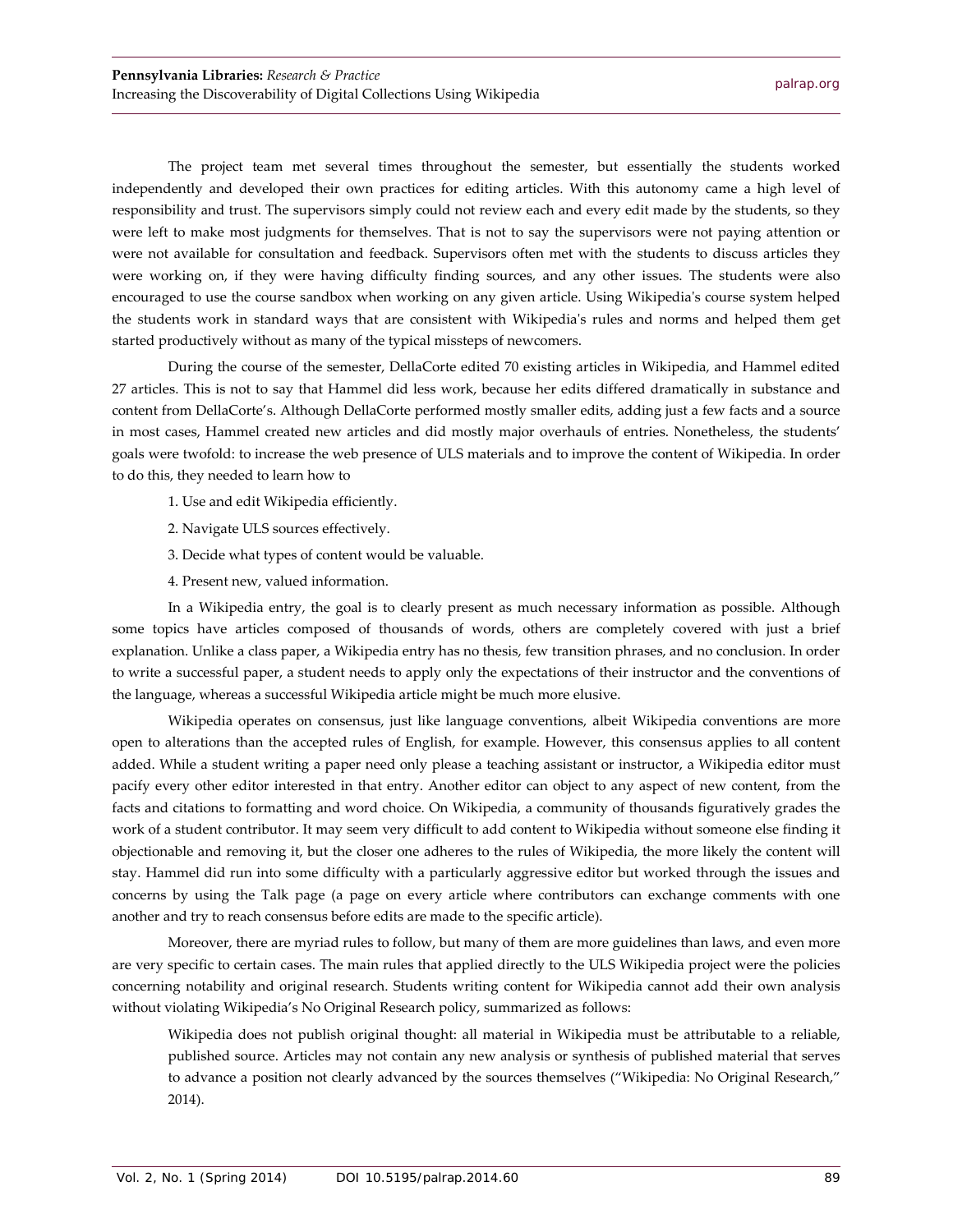This policy was particularly hard for the students to follow because they were sitting in a building filled with primary sources. Anything produced by the subject of the article (e.g., diaries, personal letters, pamphlets produced by the organization, etc.) cannot be used as a source in an article, so the students had to rely entirely on finding aids or related periodicals. For example, DellaCorte might have known that a person got married from reading a wedding announcement or consulting personal papers, but she had to find a newspaper article or other secondary source with that information in order to post it on Wikipedia. The notability policy states that topics should be of some importance to merit space on Wikipedia. The measure for this requirement is the number of reliable, third-party sources on the subject ("Wikipedia: Notability," 2013). These two policies create an interesting puzzle for a history student attempting to increase the visibility of a body of primary sources. The workaround was to find University of Pittsburgh sources that cover ULS collection topics; however, this was easier said than done and involved a lot of research.

In DellaCorte's case, the first thing she learned about this necessary research process was how little she actually knew. Although she had taken classes that required secondary and tertiary source research, she generally turned to omnibus collections like EBSCO and even general Google searching to find sources, not knowing how many appropriate primary sources are readily available through the university. In addition to the ULS finding aids, DellaCorte learned to use other ULS materials, including Historic Pittsburgh and the University of Pittsburgh Press Digital Editions website [\(digital.library.pitt.edu/p/pittpress\)](http://digital.library.pitt.edu/p/pittpress).

Although the finding aids essentially contain an overview of collections of primary sources, they are published by the University of Pittsburgh, making them reputable according to Wikipedia standards. Generally, the historical/biographical sketch section of a finding aid contains information suitable for Wikipedia. For example, an archivist may record the founding members of a corporation as written on the original charter document and then include that information in the finding aid. Then, although DellaCorte did no original research, she could cite that finding aid when she added those names to a Wikipedia entry, and a reader can then find that primary source document via Wikipedia. In the same way, the citations she made lead to digitized documents on Historic Pittsburgh, for example, or references to digitized University of Pittsburgh Press books. By adding information that led back to these online sources, DellaCorte created opportunities for driving more web traffic to ULS content.

Links have to be valid, valuable, and followed in order to make a difference in terms of views per ULS page. Before adding content and the relevant citation, the students had to make sure the subject met the notability requirement and that the source was germane to the entry as a whole. If not, the link or even the whole article could be removed by another user under the auspices of Wikipedia's policies. Due to this possibility, DellaCorte and Hammel had to add only unobjectionable material or risk having their work undone.

The students found that the most impactful way to add meaningful information was to find a popular topic that is poorly covered on Wikipedia. The more important—or "notable" in Wikipedia nomenclature—the subject, the more people read it. More readers mean more potential link-followers. As an example, a major topic DellaCorte worked on was the *Pittsburgh Courier,* which in 1938 was the highest circulating African-American publication in the United States. When DellaCorte began working on the preexisting article, the body of the page contained 236 words. This text had three references and was based on five sources, two of which had only dates (incorporation, reorganization) as relevant information. In two weeks, DellaCorte added over 1,000 words with 38 references, three subsections, and at least nine sources. These sources were two Archives Service Center finding aids and various digitized texts from the University of Pittsburgh Press and Historic Pittsburgh websites. All of this work has remained, and DellaCorte was thanked for her contributions by another Wikipedia editor through the official mechanism on the site.

The most current information DellaCorte added to the *Pittsburgh Courier* article was six years old so not exactly new information. Still the content she compiled from ULS sources was new to Wikipedia, since no one had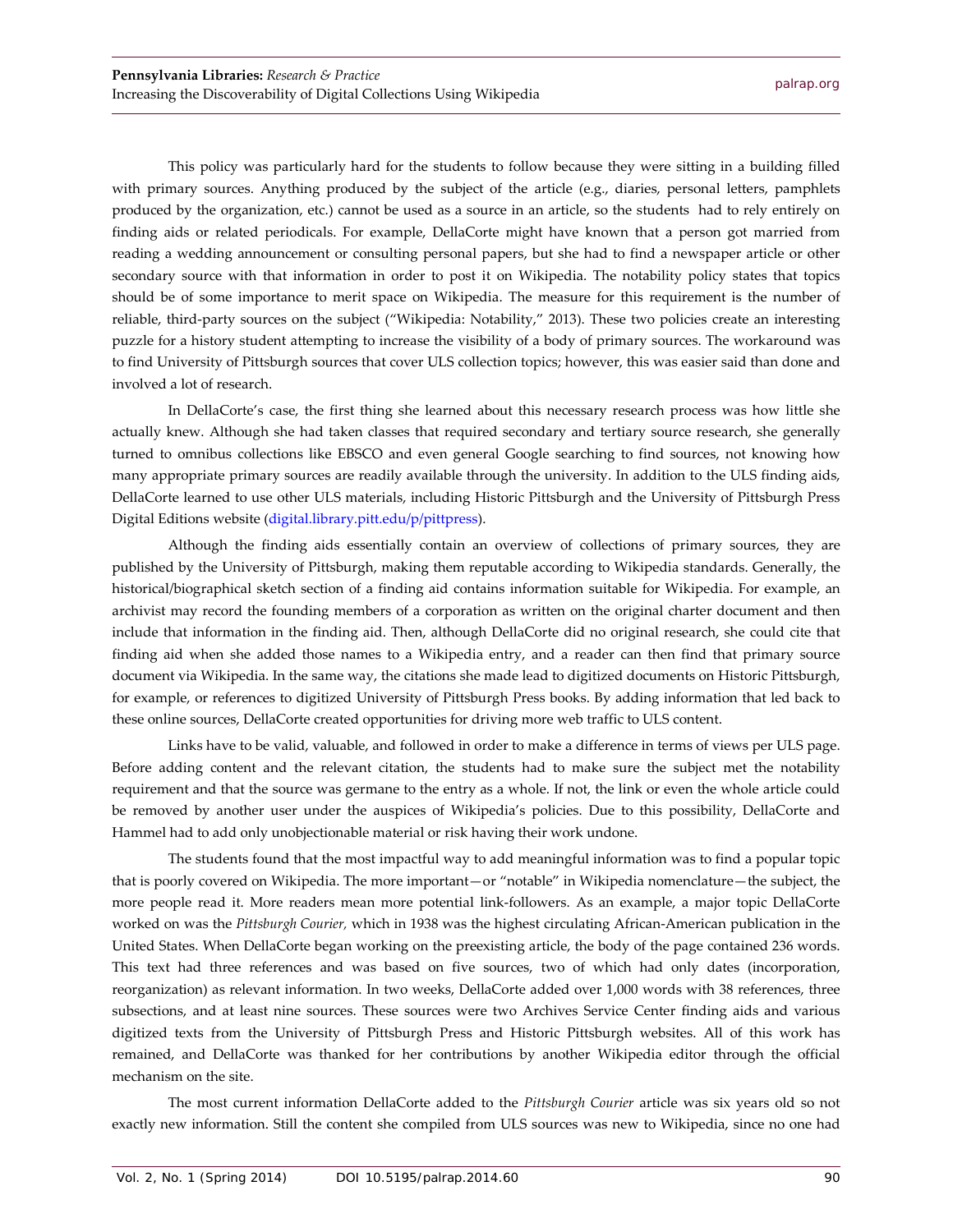taken the time to add it. Although only a few other edits to articles were as major as those concerning the *Pittsburgh Courier,* DellaCorte made an effort to add only content that could help reader understanding. Thus, in the 200 or more edits DellaCorte made over the course of a semester, only one was reverted by another user.

As mentioned earlier, Hammel's edits focused mainly on a few entries in which more extensive work needed to be done. She worked on two pages with high local notability: the Pittsburgh Playhouse and the University of Pittsburgh Stages. Both of these cultural institutions have been in existence for over 100 years. Theatrical organizations that performed here (along with the events at the Carnegie Museums, the Carnegie Music Hall, and the sporting events at Pitt Stadium and Forbes Field) helped to cement Pittsburgh's Oakland neighborhood as a destination separate from the sporting and cultural events of downtown Pittsburgh. Hammel changed the University of Pittsburgh Stages Wikipedia article from one long paragraph into a structured, detailed entry. Hammel benefited not only by her close proximity to the collections of the organizations themselves. She also had access to the archivists who processed and wrote the finding aids she was using as a source. The staff members were able to help guide her to the sections of the finding aids that would include the most relevant information.

#### Editing Strategies

When asked about her different editing approaches, DellaCorte categorized her editing into three types: general editing, subject editing, and source editing. Wikipedia's Starting Editing pages ("Wikipedia: Starting Editing," 2011) outline the many ways to edit a page. However, the question is not only how to begin, but also where.

Wikipedia encourages new editors to begin with general editing. This type of editing includes everything from checking the grammar and spelling of existing articles to fixing formatting and rewording awkward passages. General editing is great for starting out, as it allows a beginning editor to get familiar with Wikipedia without making major changes. Moreover, assisting with work such as this is unlikely to ruffle the feathers of any other editors, since no content is being added or removed. While this type of work is good practice, it does not necessarily do much for an institution looking to increase web traffic.

Subject editing means adding content related to one subject. An editor would browse both Wikipedia and the holdings of their institution and find places where materials could be applied. Picking a subject to edit is necessary to limit the possibilities, because among the vast number of Wikipedia articles in need of improvement and the institution's materials, an editor would quickly be overwhelmed. Subject editing is both practical and realistic for archives, because archives generally hold information on local history. At the ASC, DellaCorte did a great deal of Pittsburgh-related subject editing. Although she added information on subjects as varied as the Colonial era, buildings, and labor rights movements, all of these topics were, in one way or another, Pittsburgh related. She was able to minimize the time spent choosing new projects by browsing Wikipedia entries related to Pittsburgh and then searching the ULS finding aids for relevant collections.

Source editing is altering Wikipedia articles with references to one source or body of sources. For example, a collection of personal papers could be used to create or improve a biographical Wikipedia article. This is useful if a student editor knows of sources held by the institution that are poorly covered on Wikipedia. Since source editing can be limited to just one document, this is the most focused way to begin work. However, no primary sources should be used as a starting point, since the citation of such materials would constitute "original research" on Wikipedia. Ideally, any sources used will already be published and available to researchers.

An important consideration when an institution begins a Wikipedia project is how much autonomy to give students in regard to their editing. Although source editing is perhaps best for increasing web traffic, it limits students to an extreme degree. For example, if an archive holds many collections on local organizations, genealogy, and defunct businesses, odds are good that few of these topics are notable enough for Wikipedia. Furthermore, the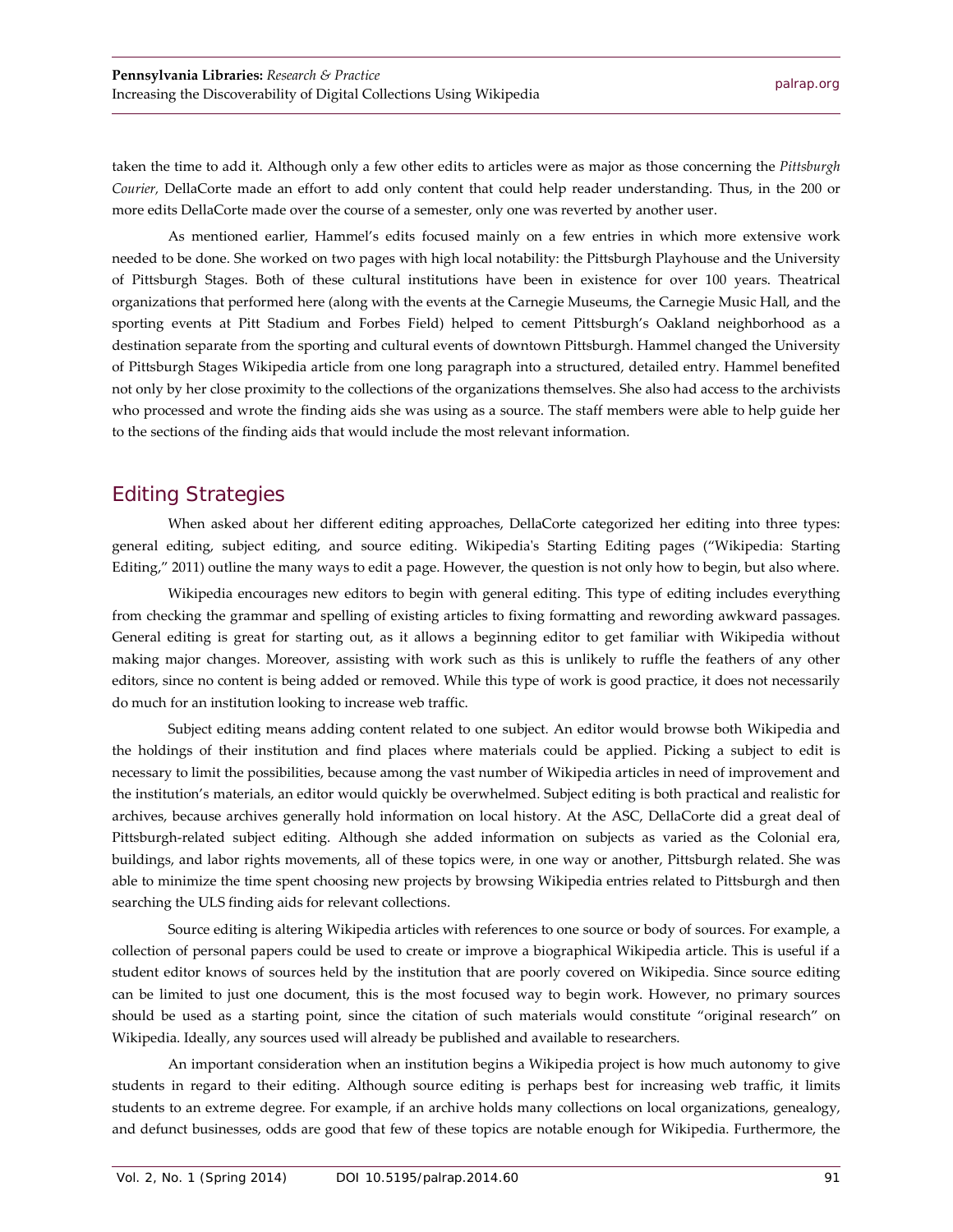institution might not hold enough information on a subject to make a quality article based on a particular source, necessitating outside research or a minimal Wikipedia article. A student can probably perform source editing if they are only augmenting existing pages, but when creating new articles, they are more likely to hit a roadblock. When DellaCorte first began at the ASC, she started with source editing, working on creating a new biographical article based on one collection. However, the collection was missing crucial information: how, when, and where the subject of the collection died. Even with supplemental research from non-Pitt sources, DellaCorte was unable to find this information, necessary for even a basic Wikipedia entry. Thus, she spent many hours on work that yielded no results on Wikipedia. This is the danger of source editing, so supervisors and instructors should be cautioned when assigning work on a particular source.

For her work at the ASC, DellaCorte edited Wikipedia entries using a combination of subject and source editing with relative autonomy. She alternated between choosing finding aids of major collections and other Pitt publications to improve Pittsburgh Wikipedia articles. She did diverse work, from general editing, such as creating an *infobox* (Figure 1), to a complete overhaul of the *Pittsburgh Courier* article.

Hammel followed a similar strategy, taking advantage of the Special Collections Department's comparatively small number of manuscript collections to establish a triage system with four different levels. After putting together a list of the material in the department and searching for Wikipedia articles relevant to the collections, she assigned each a status level. These levels ranged from articles with solid Wikipedia entries that needed little to no work, to those that needed general editing, to



#### Figure 1

*Infobox for the* Pittsburgh Courier. *Infoboxes are templates used in Wikipedia to improve the appearance of articles and to ensure consistency of presentation for articles on similar topics ("Wikipedia: Infobox," 2014).*

those articles that needed significant attention, to those that had no related Wikipedia entry. As a result of Hammel's work, the Special Collections Department can confirm that every collection in its possession that already had a related Wikipedia article now has a citation reference to the corresponding finding aid. In her quest to get familiar with the process, Hammel began with general editing before tackling some of the more difficult subject editing. Near the end of her experience, she undertook a source editing project, using the finding aid for the Hervey Allen Papers to significantly add to the Wikipedia entry for his grandfather, Edward Jay Allen, whose manuscripts describe his trip along the Oregon Trail. She also complied a great deal of information from various sources, including the Curtis Theatre Collection, to create a Wikipedia page list of over 100 Pittsburgh performing arts companies and venues, past and present. As a result of DellaCorte's and Hammel's work, the ULS has a better idea of the different types of Wikipedia editing and will be able to see which types yield the most significant results in terms of web traffic.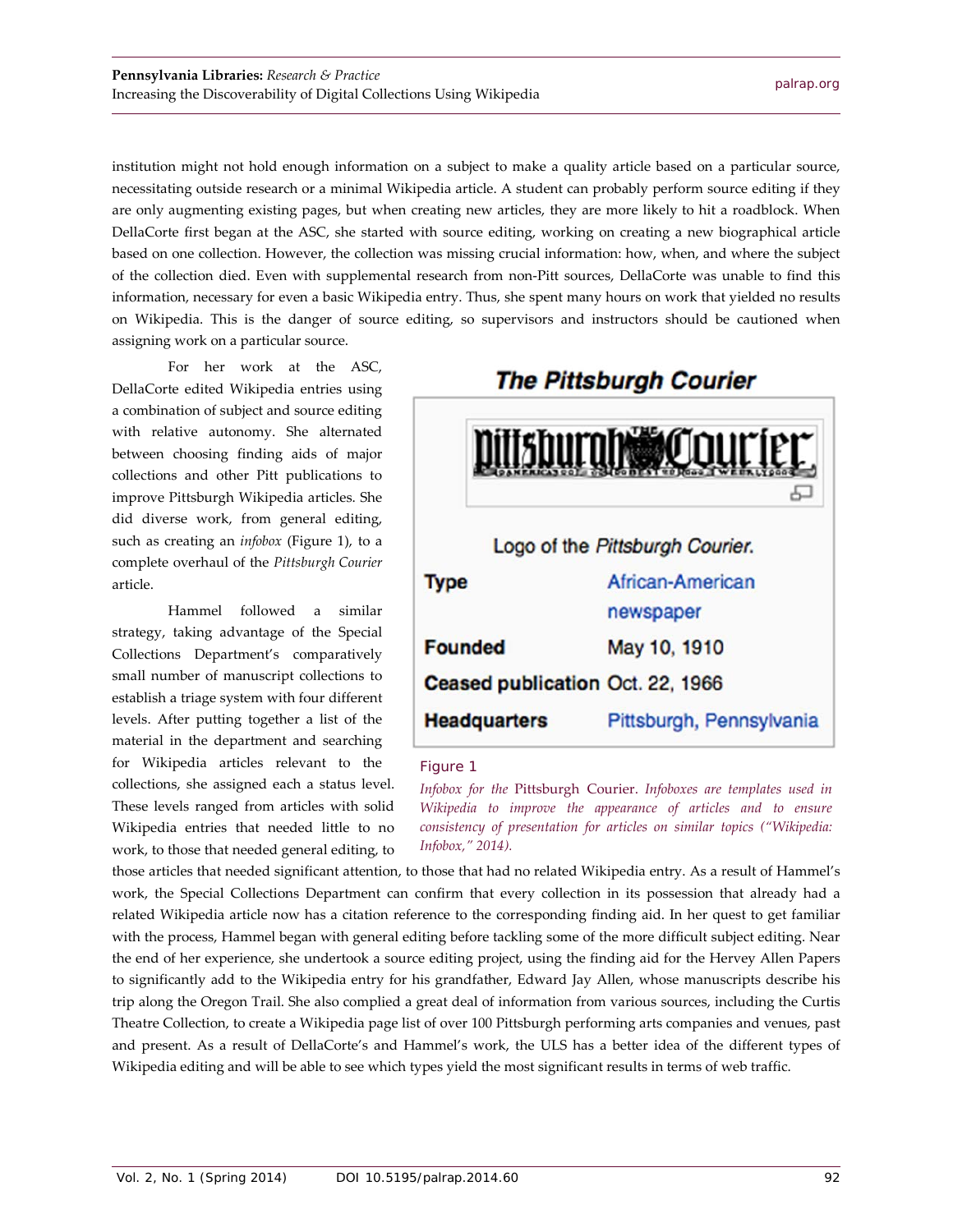#### Student Evaluation

As part of their course requirements, each student maintained a weekly journal in which they noted and reflected upon their progress, challenges, and what they learned throughout the semester. At the end of the semester, they submitted their journals to their respective faculty adviser along with a short paper summarizing their experience. These reports were necessary in order for each student to receive a pass/fail grade. The students were also required to meet several times during the semester with their faculty adviser. The site supervisors in turn submitted a course evaluation supplied by the Department of History, in which they indicated the students' performance on specific assignments, their motivation, initiative, reliability, flexibility, willingness to learn, communication skills, and attendance. The students were not evaluated on their writing ability or the amount of content contributed to Wikipedia; rather, this was considered a learning partnership so that each party could better understand the effort required to be engaged in such an internship.

The culmination of the internship was a joint presentation to ULS library staff by selected project members in November 2013. Galloway, along with DellaCorte, Hammel, and Ross, offered comments on the experience to date, highlighting specific edits and lessons learned. This provided an unusual opportunity for undergraduate students to address a room full of professional librarians, invited faculty, and library administrators. This event honed their presentation skills and afforded an opportunity for public speaking that undergraduates rarely experience.

On reflection, the Department of History saw this as a particularly welcome opportunity that simultaneously familiarized their students with archival collections and practice as well as aspects of digital humanities. As one adviser said in an e-mail,

It helped [the students] to understand the importance of bridging the divide (that still exists in too many cases) between scholarly (archival) and popular (Wikipedia) interpretations of history. Learning to translate and articulate information about the collections and their significance was not only a valuable public service, but it also helped them acquire skills which will be useful as they transition out of the university into professional fields (J. Stoner, personal communication, 2014 January 7).

This adviser thought the students succeeded in all aspects of the internship and would agree to offer it again.

#### **Outcome**

The actual impact of this work on the ULS remains to be seen, although preliminary usage statistics seem to suggest an increase in use of the ULS's digital collections and finding aids throughout the Fall 2013 semester and into the Spring 2014 semester. This increase could be due in large part to the activity of the students performing the work. After all, they followed the links they embedded in Wikipedia pages to make sure the links worked properly. However, as only a short time has passed, Galloway knows from reviewing the usage logs that it cannot be just the students who are following these links from Wikipedia into the ULS's digital collections. The students typically worked on an article and then moved on to the next. Taking a look at usage statistics from May 2012 through February 2014, focusing especially on referrals from Wikipedia, Figure 2 reflects referrals to content in the Historic Pittsburgh site from Wikipedia, such as digitized books, maps, and photographs. During the Fall 2013 semester, there was a significant increase in visits to Historic Pittsburgh from Wikipedia. There was also an increase in the number of unique Wikipedia articles that referred traffic to Historic Pittsburgh. In fact, the number almost doubled to a high of 83 articles, and that is in January 2014, after the internship ended. This suggests that the team's effort is being rewarded since the data indicate an increase in the number of users. As already mentioned, the data include page views by the interns themselves, which certainly accounts for some of this activity, yet the data also indicate that multiple users followed links to ULS digital collections from Wikipedia.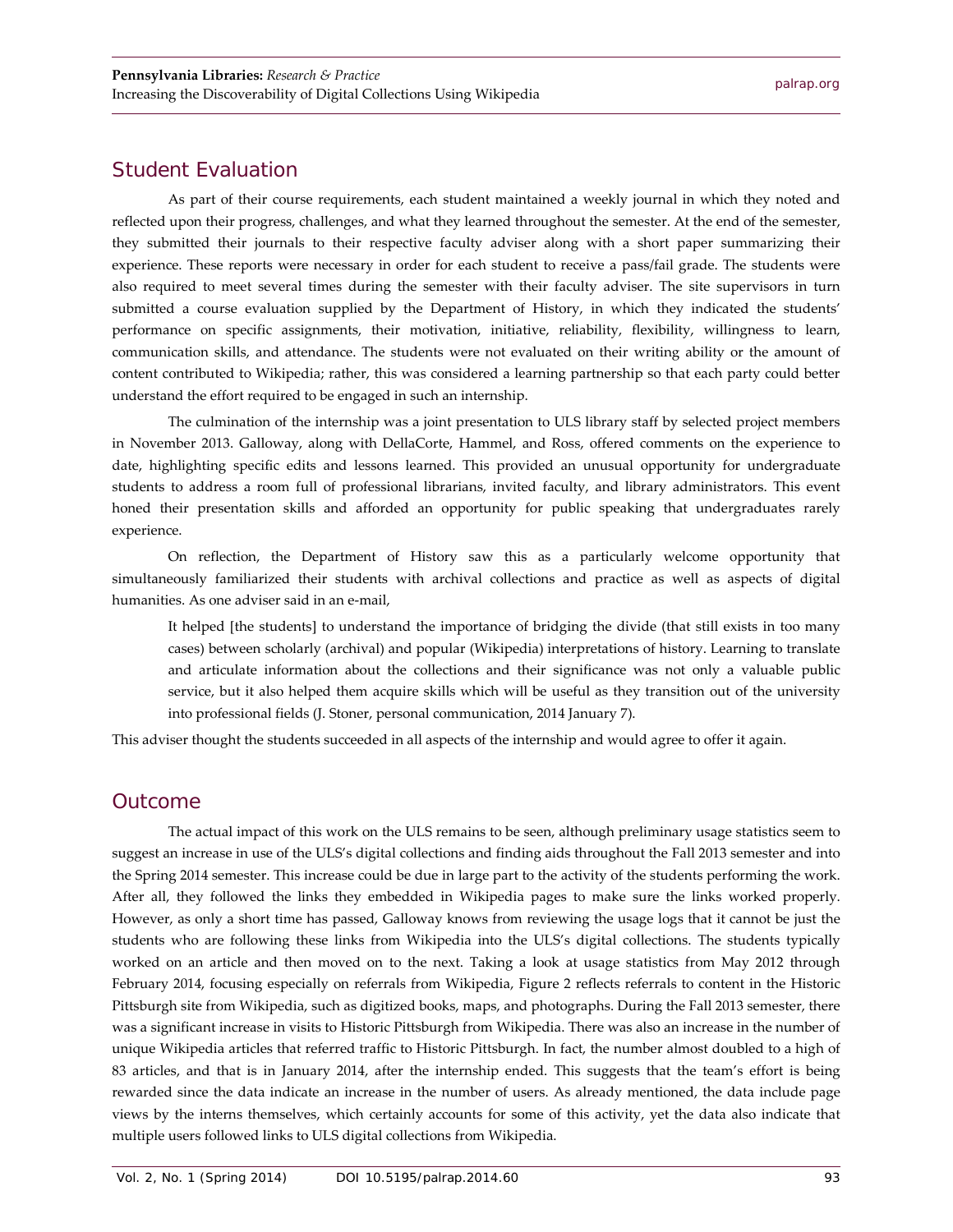



This was not the only increase in usage. The majority of work by the interns involved citing and pointing users to ULS finding aids, which describe the archival and manuscript collections in detail and serve as an authorized published source in the eyes of Wikipedia. As Figure 3 indicates, there was a discernible increase in finding aid traffic by Wikipedia visitors, especially during the Fall 2013 semester. Moreover, it can be noted that the number of unique Wikipedia articles from whence this traffic came more than doubled.



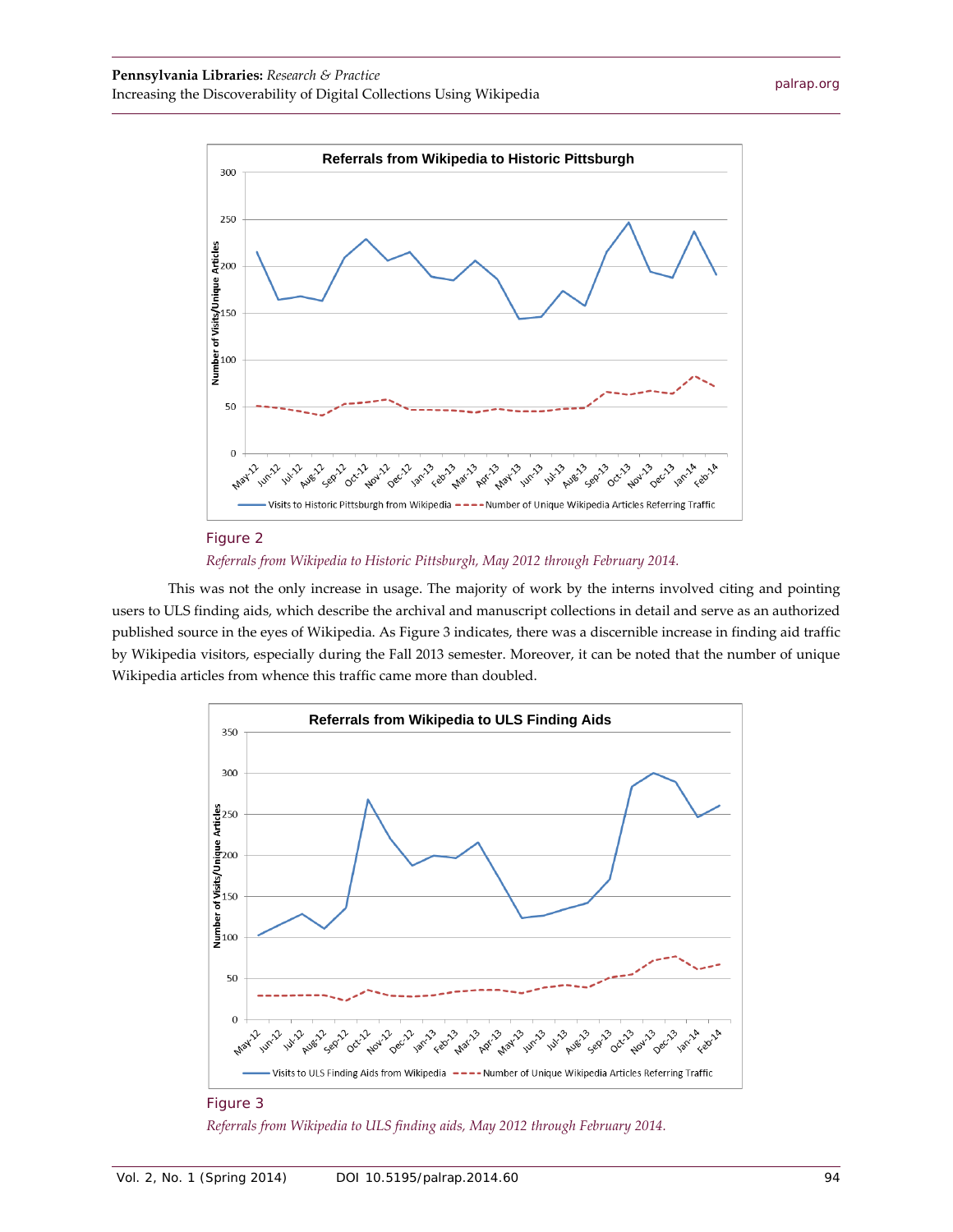It is important to remember that the students did not concentrate on creating new articles; rather, they primarily added to and edited existing articles. So the above increase in traffic from the Wikipedia articles suggests that their edits (and citing sources) dramatically improved the amount of use the finding aids received.

As head of the ASC, Galloway wondered if any of this increase in traffic to the ULS sites would be reflected in e-mail reference statistics. In other words, with more "eyeballs" visiting the online collections and finding aids, are any of these visitors contacting the archives with questions or comments? This cannot be known for certain since each person who contacts the ASC is not asked if they did so because of a Wikipedia article. Nonetheless, as Figure 4 indicates, the Archives Service Center did see a notable increase in e-mail inquiries over the last 24 months in general, and particularly during the Fall 2013 semester. It could very well just be a coincidence, but the data suggests some correlation since it closely mirrors the Wikipedia referral charts.



#### Figure 4

*ULS Archives and Special Collections e-mail reference statistics, January 2012 through February 2014.*

#### Future Plans

Now that the ULS's semester-long experience editing Wikipedia articles is complete, Galloway has plans to keep this initiative going. A new semester has brought a fresh round of students to the Archives Service Center and Special Collections Department, some who have expressed an interest in doing similar work. In addition, DellaCorte will continue to work at the ASC for another semester, concentrating on creating new articles in Wikipedia based on content in the collections. Working with the spreadsheets created by Hammel, Special Collections staff members plan to have future students create stub articles for notable subjects not yet represented in Wikipedia. Staff within the two departments will be trained to learn how to successfully edit articles themselves, so that working in Wikipedia becomes a normal routine when processing collections and writing finding aids. The ULS is excited about this work to increase access to its unique collections.